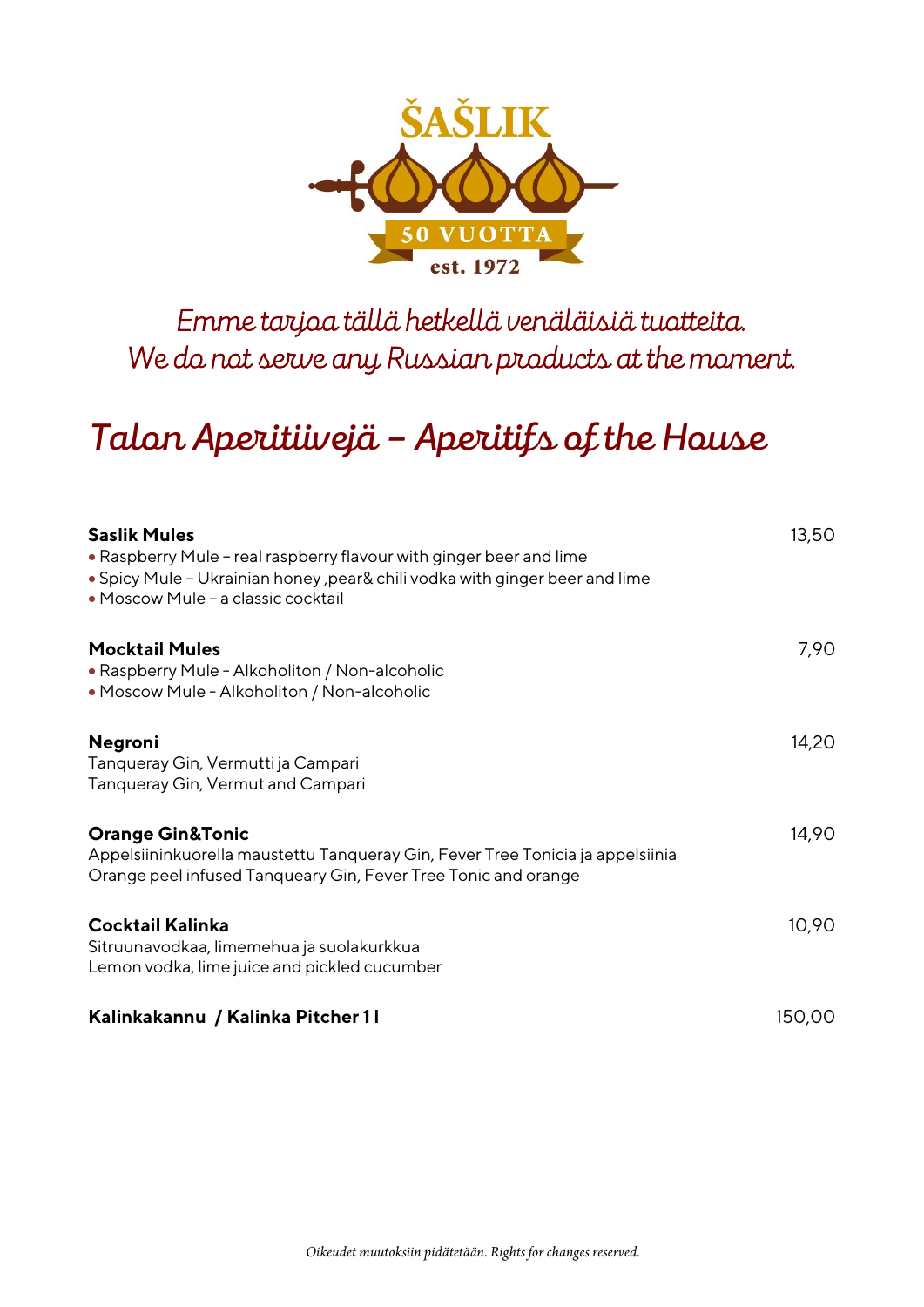| Samppanjat – Champagnes                                                                                                                                                                                                                          | 12 <sub>cl</sub> | 1/1    |
|--------------------------------------------------------------------------------------------------------------------------------------------------------------------------------------------------------------------------------------------------|------------------|--------|
| L'Héritage de Xavier Prestige Brut<br>(Pinot Noir, Pinot Meunier)<br>Kuiva, tasapainoinen, paahteinen, raikas ja mineraalinen                                                                                                                    | 12,50            | 76,00  |
| Dry, balanced, toasted, fresh and mineral                                                                                                                                                                                                        |                  |        |
| <b>Champagne Moussé Fils L'Extra</b><br>(Pinot Noir, Pinot Meunier)<br>Kuiva, paahteinen mutta silti raikas, pitkä jälkimaku<br>Dry, toasty but still fresh, long after taste                                                                    |                  | 125,00 |
| <b>Charles Heidsieck Rosé Reserve</b><br>(Chardonnay, Pinot Noir, Pinot Meunier)<br>Kuiva, hapokas, kermainen, pitkä<br>Dry, acidic, creamy, long                                                                                                |                  | 152,00 |
| Dom Pérignon Vintage 2010<br>(Chardonnay, Pinot Noir)<br>Kehittynyt, monipuolinen, tyylikkäät kuplat, maussa ja tuoksussa ja kypsää hedelmää<br>Developed, versatile, stylish bubbles and ripe fruits in scent and flavour                       |                  | 335,00 |
| Kuahuviinit – Sparkling Wines                                                                                                                                                                                                                    | 12 <sub>cl</sub> | 1/1    |
| <b>Faustino Cava Brut Reserva</b><br>Bodegues Faustino, DO Cava, Spain<br>(Macabeo, Chardonnay)<br>Kuiva, hedelmäinen, miellyttävä, tasapainoinen<br>Dry, fruity, pleasant, and balanced                                                         | 7,20             | 45,00  |
| <b>Bagrationi 1882 Classic Semi Dry</b><br>Bagrationi, Georgia<br>(Chinebuli, Mtsvane, Tsitska)<br>Puolikuiva, kevyen mineraalinen, sitrusta ja hunajaa<br>Semi dry, light minerality, citrus and honey                                          |                  | 55,00  |
| Valkaviinit – White Wines                                                                                                                                                                                                                        | 16d              | 1/1    |
| <b>Besini Khikhvi</b><br>Besini, Kakheti Region, Georgia<br>(Khikhvi)<br>Kuiva, hapokas, raikas, maussa sitruunaa ja trooppisia hedelmiä<br>Dry, acidic, fresh, flavors of citrus and tropical fruits                                            | 9,00             | 45,00  |
| <b>Eser Riesling No 1 Trocken</b><br>Eser, Rheingau, Germany<br>(Riesling)<br>Hyvin kuiva ja hapokas. Maussa ja tuoksussa sitruunan kuorta ja trooppisia hedelmiä<br>Very dry and acidic. Lemon peel and tropical fruits in the scent and flavor | 9,90             | 49,00  |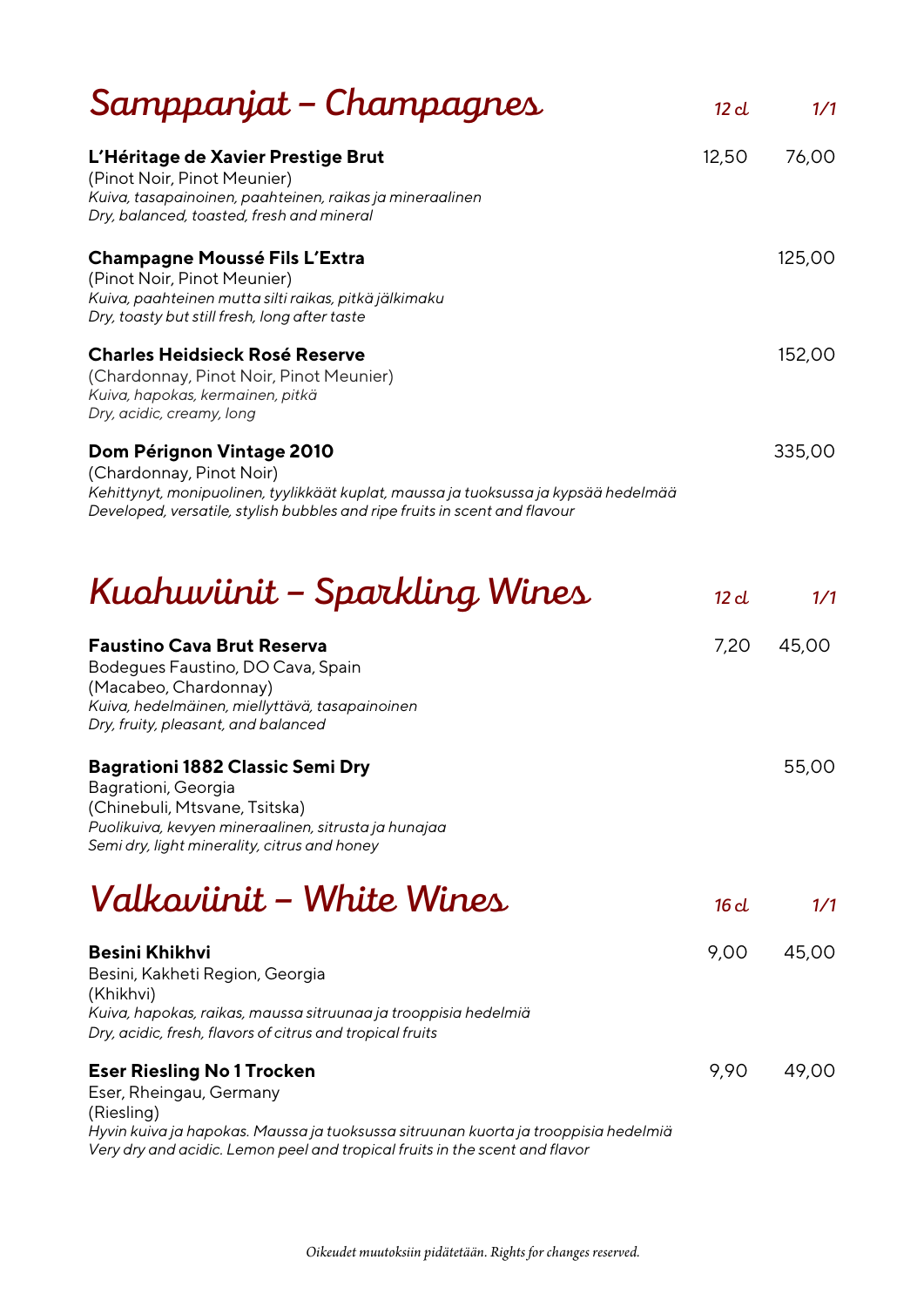| Mezzacorona Pinot Grigio Trentino<br>Mezzacorona, Alto Adige, Italy<br>(Pinot Grigio)<br>Kuiva ja mineraalinen. Hedelmäisessä tuoksussa tuntuvat vihreät omenat, sitruuna,                                               |       | 51,00 |
|--------------------------------------------------------------------------------------------------------------------------------------------------------------------------------------------------------------------------|-------|-------|
| valkoiset kukat ja hunajameloni                                                                                                                                                                                          |       |       |
| Dry and mineral. Scents of green apple, lemon, white flowers, and honey melon                                                                                                                                            |       |       |
| <b>Askaneli Medium Sweet</b><br>Askaneli, Kakheti region, Georgia<br>(Rkatsiteli)                                                                                                                                        |       | 52,00 |
| Puolimakea, hedelmäinen, kevyt, omenan ja sitruunan aromeja<br>Medium sweet, fruity, light with apple and citrus aromas                                                                                                  |       |       |
| Grüner Veltliner vom Haus<br>R&A Pfaffl Winery, Austria<br>(Grüner Veltliner)                                                                                                                                            | 12,20 | 61,00 |
| Raikas, hedelmäinen, hieman mausteinen, mukavan hapokas<br>Fresh, fruity, light spices, pleasant acidity                                                                                                                 |       |       |
| Laforêt Bourgogne Chardonnay<br>Joseph Drouhin, Bourgogne, France                                                                                                                                                        |       | 65,00 |
| (Chardonnay)<br>Klassinen burgundilainen viini, elegantti ja kevyen tamminen                                                                                                                                             |       |       |
| A classical Bourgogne wine, elegant and slightly oaky                                                                                                                                                                    |       |       |
| <b>Emilio Moro Polvorete</b><br>Emilio Moro, Bierzo, Spain<br>(Godello)                                                                                                                                                  |       | 69,00 |
| Kuiva, raikas ja mineraalinen viini, tuoksu on täynnä sitruunaa, persikkaa,                                                                                                                                              |       |       |
| trooppisia hedelmiä ja hentoa yrttisyyttä                                                                                                                                                                                |       |       |
| Dry, fresh and mineral wine, scent is full of lemon, peach, tropical fruits and herbs                                                                                                                                    |       |       |
| <b>Pouilly Fume Corty Artisan Caillottes</b><br>Domaine Patrice Moreux, Loire, France                                                                                                                                    |       | 75,00 |
| (Sauvignon Blanc)<br>Klassinen hedelmäisyyden, mineraalisuuden ja hapokkuuden kokonaisuus. Pitkä jälkimaku ja tasapainoinen<br>Classical combination of fruitiness, minerality and acidity. Long after taste and balance |       |       |

## *Roseviini – Rosé Wine*

#### **Besini Rosé** 45,00

Besini, Kakheti region, Georgia (Merlot) *Puolikuiva, maussa kypsää vesimelonia ja persikkaa, ruusun terälehtien aromeja Medium dry, flavours of ripe watermelon and peach, aromas of rose petals*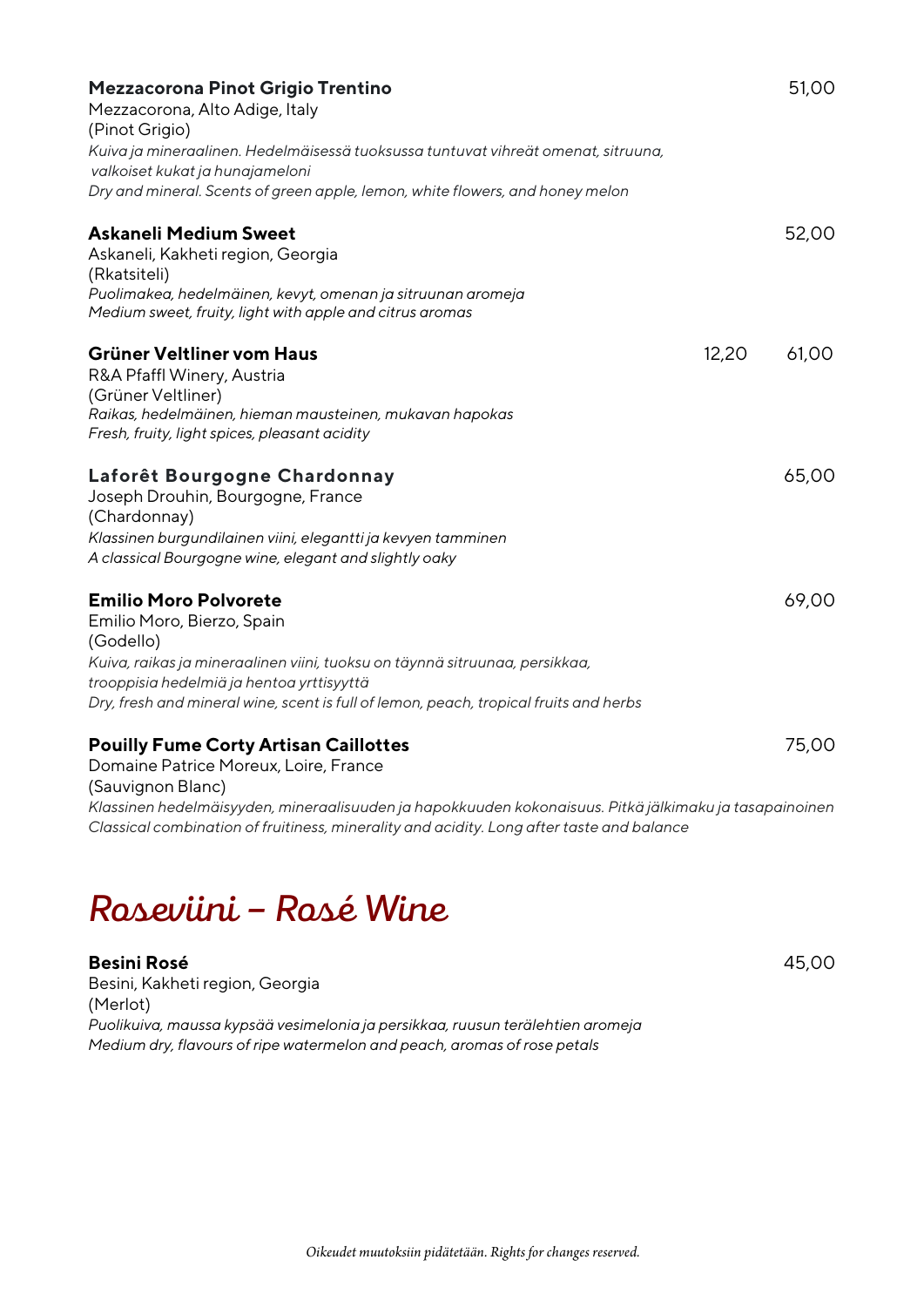| Punaviinit – Red Wines                                                                                                                                                                                                                                                                                          | 16d   | 1/1   |
|-----------------------------------------------------------------------------------------------------------------------------------------------------------------------------------------------------------------------------------------------------------------------------------------------------------------|-------|-------|
| <b>Silverboom</b><br>Silverboom, Western Cape, South Africa<br>(Shiraz, Merlot)<br>Täyteläinen, runsaat tanniinit, tamminen, tummia marjoja ja mausteinen<br>Full-bodied, rich tannins, oaky, dark berries, and spices                                                                                          |       | 45,00 |
| <b>Château Cafol</b><br>Château Cafol, Bordeaux, France                                                                                                                                                                                                                                                         | 9,80  | 49,00 |
| (Merlot, Cabernet Sauvignon)<br>Keskitäyteläinen, hieman tanniininen, tummien marjojen ja vaniljan aromeja<br>Medium-bodied, slightly tannic, aromas of dark berries and vanilla                                                                                                                                |       |       |
| Besini Kindzmarauli<br>Besini, Kakheti region, Georgia<br>(Saperavi)<br>Puolimakea, keveähkö, tummia marjoja<br>Semi-sweet, quite light, dark berries                                                                                                                                                           |       | 52,00 |
| <b>Besini Mukuzani</b><br>Besini, Kakheti Region, Georgia<br>(Saperavi)<br>Täyteläinen, tamminen, maussa kypsää kirsikkaa, karhunvatukkaa ja maustepippuria<br>Full-bodied, oaky with ripe cherry, blackberries, and allspice flavors                                                                           | 11,80 | 58,00 |
| Eser Spätburgunder<br>Eser, Rheingau, Germany<br>(Spätburgunder)<br>Kevyt, hapokas, kuiva, maussa paljon punaisia marjoja<br>Light, acidic, dry and flavor full of red berries                                                                                                                                  |       | 62,00 |
| <b>Reserve Malbec</b><br>Luigi Bosca, Mendoza, Argentina<br>(Malbec)<br>Täyteläinen, kypsien punaisten marjojen aromeita, tasapainoinen<br>Full-bodied, aromas of ripe red berries, balanced                                                                                                                    | 13,80 | 69,00 |
| Qvevris Saperavi (natural wine)<br>Valmistettu perinteisissä qvevri-astioissa - Made in traditional qvevri vessels<br>Tbilvino, Kakheti Region, Georgia<br>(Saperavi)<br>Täyteläinen, tanniininen, hapankirsikkainen, tallinen, yrttinen ja pitkä<br>Full-bodied, tannic, sour cherries, earthy, herbs and long |       | 74,00 |
| Ca' Leoni Valpolicella Ripasso<br>Ca' Leoni, Veneto, Italy<br>(Corvina, Corvinone, Rondinella, Molinara)<br>Täyteläinen, lämmin, samettinen, hedelmäinen tuoksu<br>Full-bodied, warm, velvety, and balanced, aromas of wild fruits                                                                              | 15,20 | 76,00 |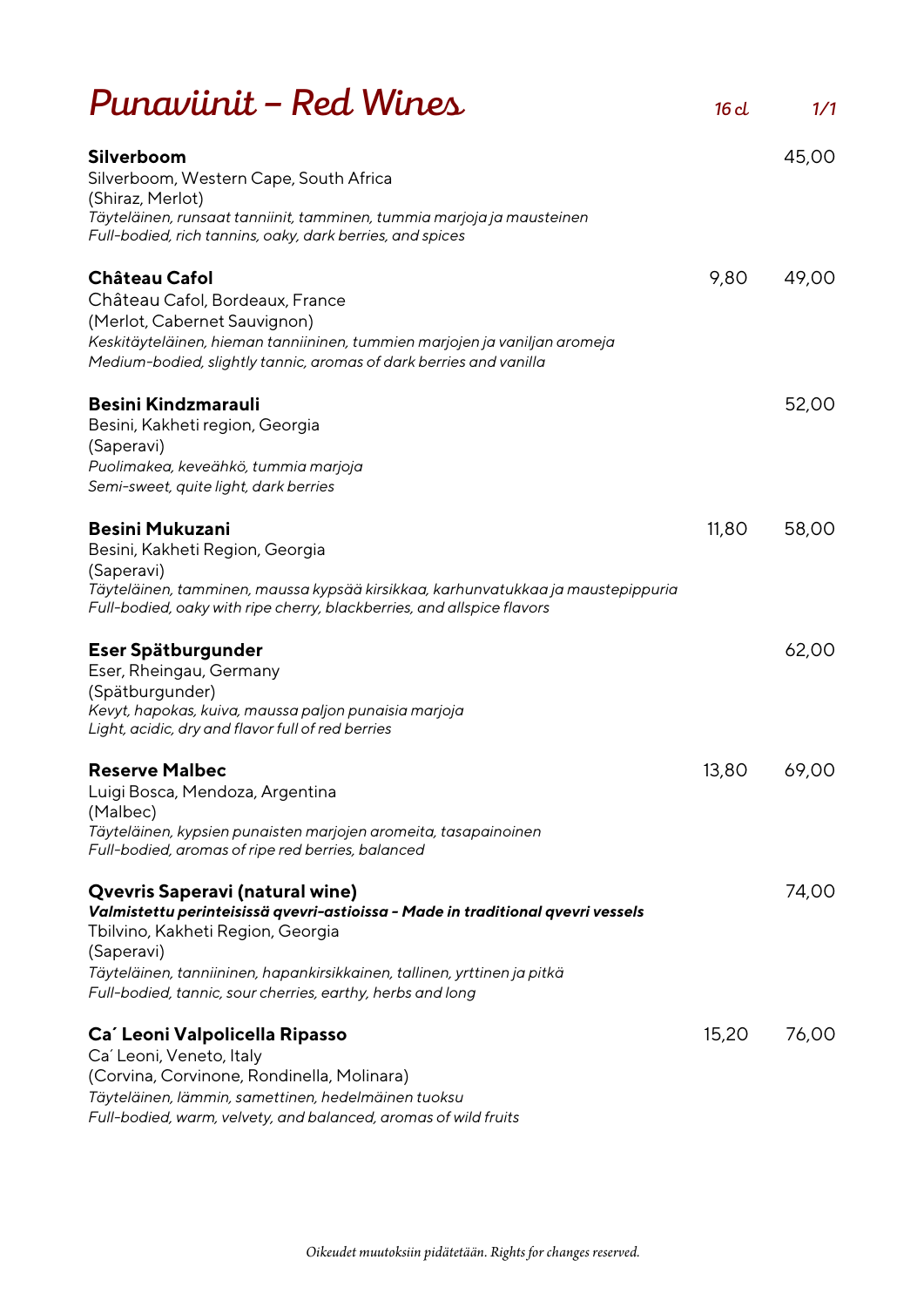| <b>Hewitson Bud Wood Cabernet Sauvignon</b><br>Hewitson, Adelaide, Australia<br>(Cabernet Sauvignon)<br>Syvänpunainen, erittäin täyteläinen, elegantti, tummien marjojen makua<br>Dark red, very full-bodied, elegant, aromas of dark berries                                                |       | 82,00  |
|----------------------------------------------------------------------------------------------------------------------------------------------------------------------------------------------------------------------------------------------------------------------------------------------|-------|--------|
| Le Tradition Châteauneuf du Pape<br>Clos du Caillou, Rhône, France<br>(Grenache, Syrah)<br>Runsas, hienostunut, runsaan kypsää hedelmää, moniulotteinen, kypsät tanniinit<br>Rich, sophisticated, ripe fruits, versatile, ripe tannins                                                       |       | 115,00 |
| Jälkiruokaviinit – Dessert Wines                                                                                                                                                                                                                                                             | 8d    | 1/1    |
| <b>Riffel Scharlachberg Riesling Auslese</b><br>Weingut Riffel, Rheinhessen, Germany (0,3751)<br>(Riesling)<br>Raikas, mineraalinen, makean hedelmäinen. Sokeripitoisuus 97,9 g/litra.<br>Fresh, mineral, seet and fruity. Sugar content 97,9 g/litre.                                       | 13,90 | 65,00  |
| Tokaj Aszú 5 Puttonyos<br>Patricius, Tokaj-Hegyalja, Hungary (0,501)<br>(Furmint, Hárslevelü)<br>Makea, moniulotteinen, kypsän hedelmäinen, jalohomeinen ja hunajainen.<br>Sokeripitoisuus 140 g/litra.<br>Sweet, multiplex, ripe fruitiness, botrytis and honey. Sugar content 140 g/litre. | 12,50 | 78,00  |
| Moscatel de Ksara<br>Chateau Ksara, Bekaa Valley, Libanon<br>(Muscat, Gewürztraminer)<br>Tuoksussa hunajaa, sitrushedelmiä ja melonia. Maku on pehmeä ja täyteläinen.<br>Scent of honey, citrus and melon. Flavour is soft and full-bodied yet fresh.                                        | 12,80 | 55,00  |
| <b>Krohn LBV</b><br>Wiese & Krohn, Douro, Portugal (0,751)<br>(Touriga Nacional, Touriga Francesa, Tinta Barroca, Tinta Roriz)<br>Herkullinen, hedelmäinen ja tasapainoinen, hieman tanniininen, pitkä makea maku<br>Juicy, fruity and balanced, slightly tannic, long sweet taste           | 10,50 | 98,00  |
| Kuumat Juamat – Hat Dessert Drinks                                                                                                                                                                                                                                                           |       |        |

| Tee - Tea                                                                         | 4,00      |
|-----------------------------------------------------------------------------------|-----------|
| Georgialainen musta tee/vihreä tee/rooibos - Georgian black tea/green tea/rooibos |           |
| Kahvi - Coffee                                                                    | 4.00      |
| <b>Espresso / Tupla Espresso</b>                                                  | 4,20/4,60 |
| Cappuccino                                                                        | 4,70      |
| Gruusialainen brandytee                                                           | 12.90     |
| Mustaa teetä, Sarajishvili-brandyä, hunajaa ja sitruunaa                          |           |
| Black tea, Sarajishvili brandy, honey and lemon                                   |           |
| <b>Irish Coffee</b>                                                               | 13.90     |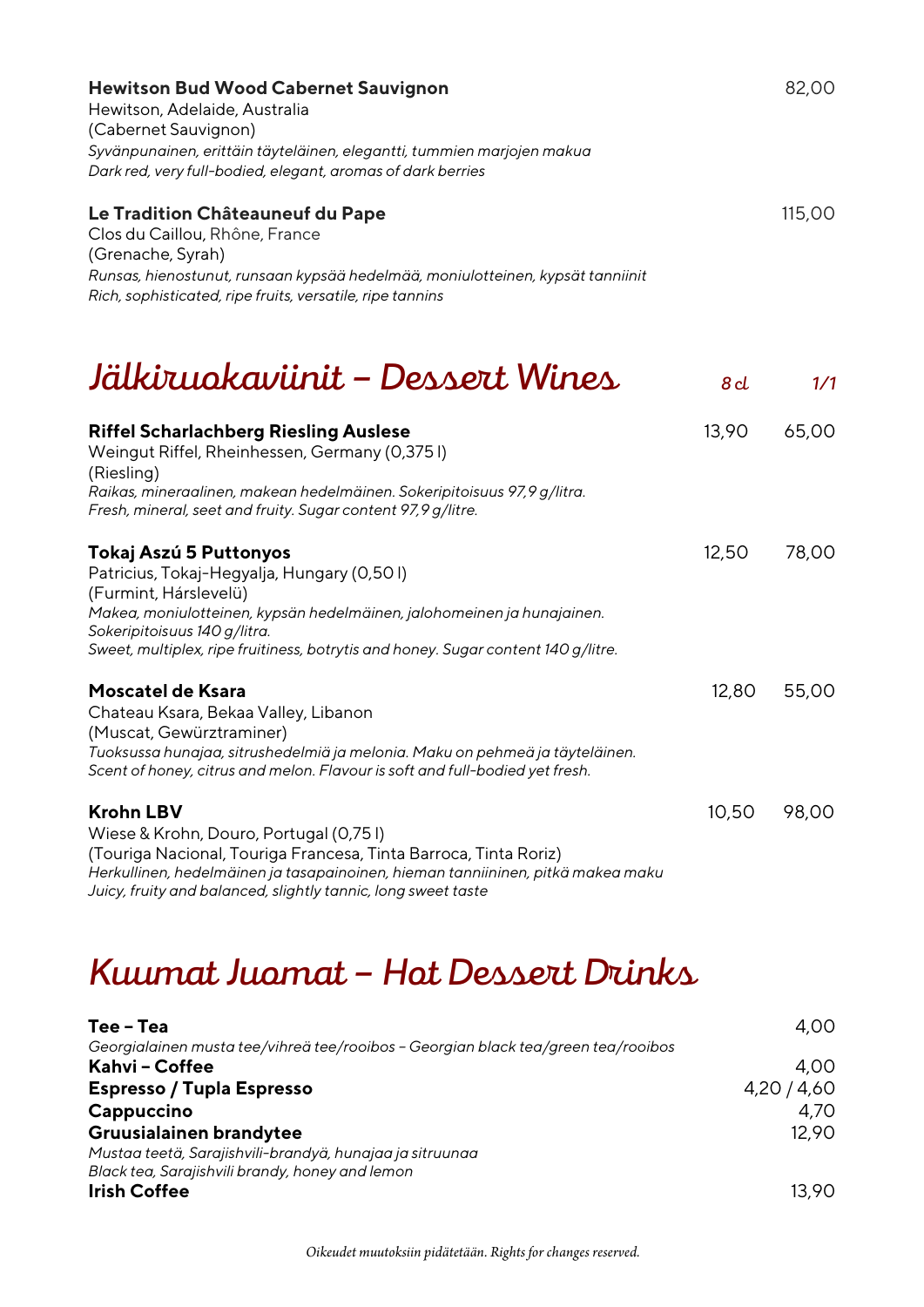## *Avecit– Avecs*

| <b>Konjakit - Cognacs</b>                               | 4 cl          |
|---------------------------------------------------------|---------------|
| Château Montifaud V.S.O.P                               | 12,50         |
| Hennessy V.S.O.P                                        | 16,80         |
| Château Montifaud X.O                                   | 22,00         |
| Hennessy X.O                                            | 38,00         |
| <b>Grande Champagne Cognacs</b>                         | $2$ cl        |
| Paradis Hennessy                                        | 36,00         |
| Paradis Hennessy Impérial                               | 69,00         |
| <b>Brandy &amp; Calvados</b>                            | 4 cl          |
| Sarajishvili Brandy, Georgia                            | 9,80          |
| Askaneli VSOP Brandy, Georgia                           | 11,50         |
| Askaneli XO Brandy, Georgia                             | 22,00         |
| Calvados Toutain Vieux 8 yo, Domaine de la Couterie     | 13,50         |
| Liköörit - Liqueurs                                     | 4 cl          |
| Becherovka, Czech Rebublic, yrttilikööri - herb liqueur | 9,50          |
| <b>Baileys Irish Cream</b>                              | 7,20          |
| Viskit – Whiskeys                                       | 4 cl          |
| Bushmills Whiskey, Ireland                              | 9,30          |
| Glenfiddich 12 yo / 15 yo Single Malt, Scotland         | 15,00 / 19,00 |

# *Oluet ja Siiderit – Beers and Ciders*

| Zedazeni Pale Lager 5,0%, Georgia (0,51)                         | 10.30 |
|------------------------------------------------------------------|-------|
| Budejovicky Budvar Lager 5,0 %, Czech Republic (0,51)            | 10,90 |
| <b>Budejovicky Budvar Dark</b> 4,7 %, Czech Republic (0, 501)    | 10,90 |
| <b>Karjala</b> 4,7 %, Finland $(0,331)$                          | 6,50  |
| Keisarin Elowehnä 4,7%, Finland (0,51)                           | 9.70  |
| <b>Kukko IPA</b> 5,5%, Finland (0,331)                           | 8,50  |
| <b>Lonkero</b> 5,5 %, Finnish Gin Long Drink (0,331)             | 8,40  |
| <b>Happy Joe Cloudy Apple</b> 4,7%, Finnish Apple Cider (0,2751) | 7,50  |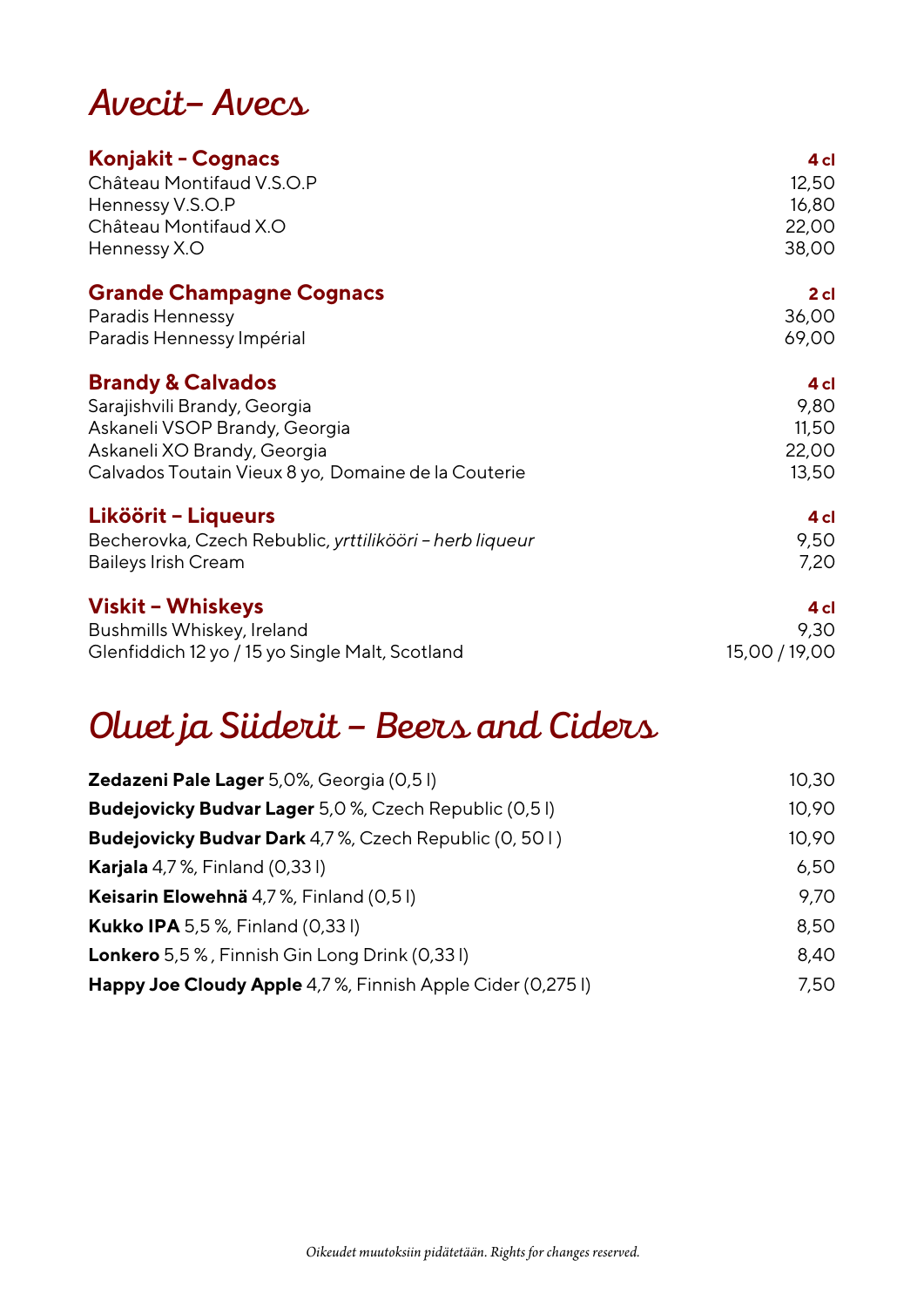## *Snapsilista – Special Selection of Schnappses*

### **40 grams = 4 cl**

| Vadkat – Vadkas                                                                                        | 40 grams | 1/1    |
|--------------------------------------------------------------------------------------------------------|----------|--------|
| Laplandia Artesian Water Vodka (0,701)                                                                 | 8,50     | 145,00 |
| Finlandia Vodka (0,701)                                                                                | 7,40     | 129,00 |
| Tom of Finland (0,701)                                                                                 | 8,20     | 138,00 |
| Belvedere Pure, Poland (0,701)                                                                         | 12,50    | 213,00 |
| Zubrowka, Poland (0,701)                                                                               | 8,50     | 149,00 |
| Belvedere Flavoured Vodka, Poland (0,701)                                                              | 11,70    | 209,00 |
| Marskin Ryyppy, Finland (0,51)                                                                         | 9,00     | 108,00 |
| Nemiroff, UKRAINA - with honey, pear & chili (0,701)                                                   | 8,20     | 138,00 |
| Vadka Tasting                                                                                          |          |        |
| <b>Vodka Tasting</b><br>2 cl Laplandia Vodka, 2 cl Finlandia, 2 cl Belvedere, 2 cl Zubrowka            |          | 21,00  |
| <b>Vodka Tasting Blineille</b><br>2 cl Nemiroff, 2 cl Belvedere Cytrus, 2 cl Zubrowka, 2 cl Becherovka |          | 19,00  |